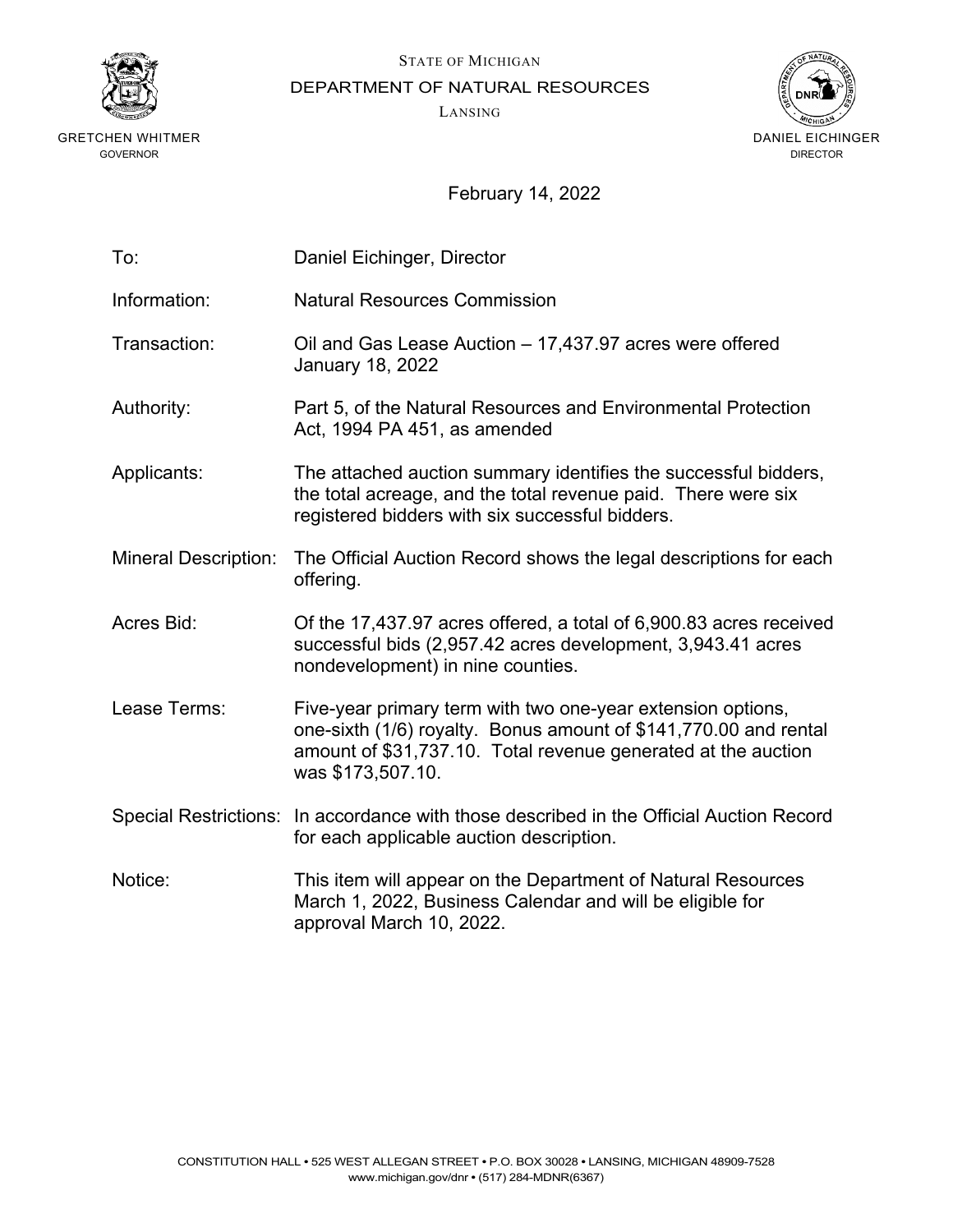Oil and Gas Lease Auction January 18, 2022 Page 2 February 14, 2022

Recommendation: That the oil and gas leases be issued to the successful bidders pursuant to the above terms and conditions.

Erik Eklund, Chief **James L. Dexter, Chief** Finance and Operations Division Fisheries Division

Jeff Stampfly, Chief (1999) Jeff Stampfly, Chief (1999) Ronald A. Olson, Chief (1999) Ronald A. Olson, Chief (

request

Jared Duquette, Chief Mark Hoffman

ran

Shannon Lott Natural Resources Deputy

I approve the staff recommendation.

Daniel Eichinger March 10, 2022 Director **Approval Date** 

Parks and Recreation Division

Wildlife Division **Chief Administrative Officer** Chief Administrative Officer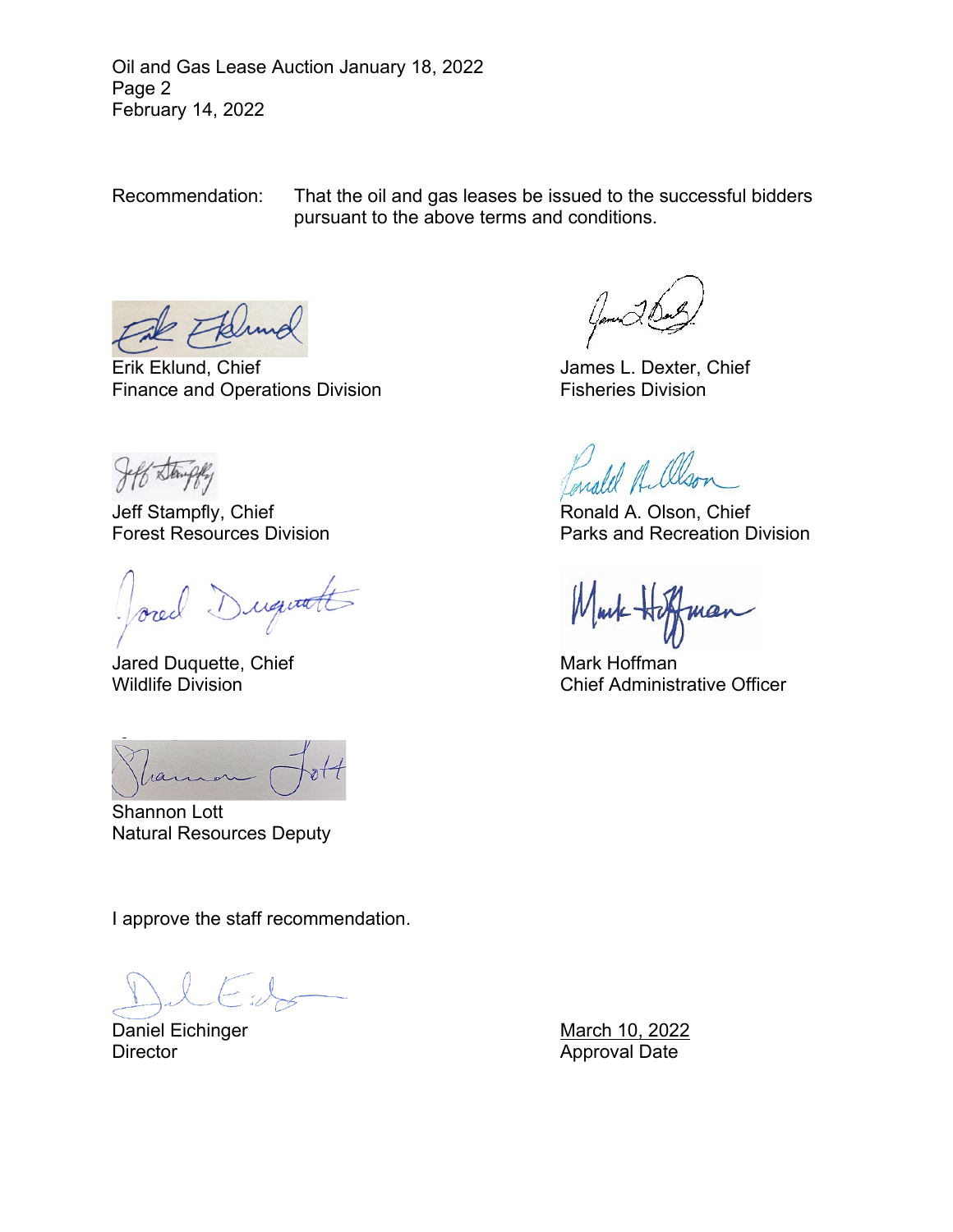## State of Michigan Oil and Gas Lease Auction January 18, 2022

| <b>Bidder</b><br>Number Lessee |                                                                                                                                                       |         | Total<br>Acres | Total Bonus +<br><b>Total Rental</b> |
|--------------------------------|-------------------------------------------------------------------------------------------------------------------------------------------------------|---------|----------------|--------------------------------------|
| 101                            | <b>Fortified Properties</b><br>10 E. Bridge Street, Suite 200<br>Rockford, MI 49341                                                                   |         | 237.70         | \$4,757.00                           |
| 102                            | J&M Energy, LLC<br>1425 S. Mission Road<br>Mount Pleasant, MI 48858                                                                                   |         | 1,545.15       | \$45,851.50                          |
| 103                            | Lambda Energy Resources LLC<br>1510 Thomas Road<br>Kalkaska, MI 49646                                                                                 |         | 4,378.90       | \$79,947.80                          |
| 104                            | <b>ReefWorks LLC</b><br>730 Quail Ridge Drive<br>Traverse City, MI 49686                                                                              |         | 299.08         | \$6,350.80                           |
| 105                            | Savoy Energy, L.P.,<br>Registered to transact business in Michigan<br>as Savoy Energy Limited Partnership<br>P.O. Box 1560<br>Traverse City, MI 49685 |         | 280.00         | \$30,840.00                          |
| 106                            | Western Land Services, Inc.<br>1100 Conrad Industrial Drive<br>Ludington, MI 49431                                                                    |         | 160.00         | \$5,760.00                           |
|                                |                                                                                                                                                       | Totals: | 6,900.83       | \$173,507.10                         |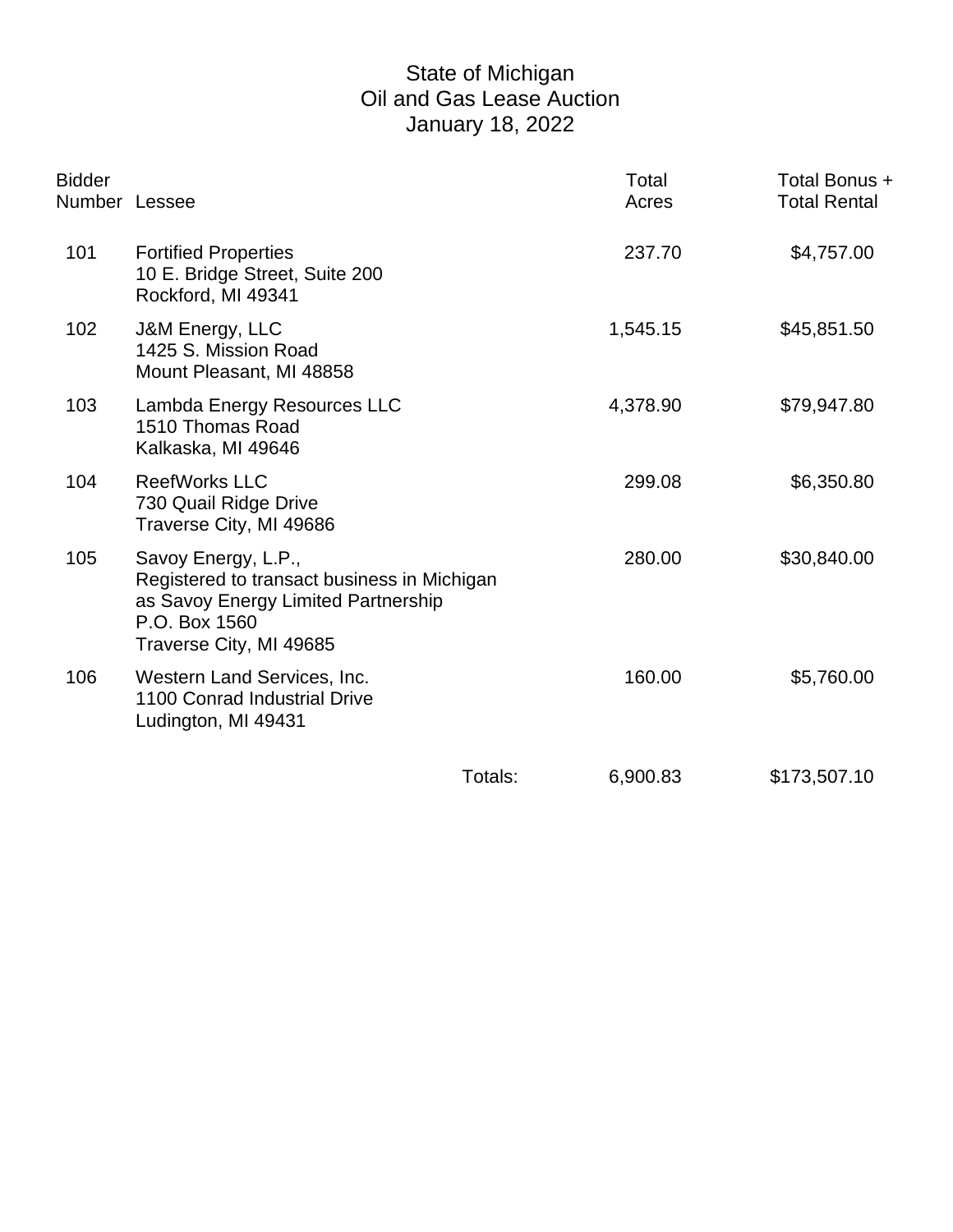

STATE OF MICHIGAN

DEPARTMENT OF NATURAL RESOURCES

LANSING



| TO:                 | Daniel Eichinger, Director                                                                                                                                                                                                                                                                                        |
|---------------------|-------------------------------------------------------------------------------------------------------------------------------------------------------------------------------------------------------------------------------------------------------------------------------------------------------------------|
| <b>INFORMATION:</b> | <b>Natural Resources Commission</b>                                                                                                                                                                                                                                                                               |
| Transaction:        | Sale of Restrictive Covenant on DNR-Managed Land<br>Traverse City Management Unit - Kalkaska County<br>Land Transaction Case #20210180                                                                                                                                                                            |
| Sale:               | 9.16 acres                                                                                                                                                                                                                                                                                                        |
| Sale Price:         | \$15,000.00                                                                                                                                                                                                                                                                                                       |
| Description:        | Kalkaska County, Kalkaska Township, T27N, R08W, Section 36:<br>A restrictive covenant, as fully described in the case file, to be placed<br>on a 9.16-acre parcel in the S 1/2 of the SW 1/4                                                                                                                      |
| PA 240 of 2018:     | This parcel is north of the Mason-Arenac county line and will result in<br>no net loss of DNR-managed lands.                                                                                                                                                                                                      |
| Applicant:          | Schlumberger Technology Corporation, Sugar Land, Texas                                                                                                                                                                                                                                                            |
| Authority:          | Natural Resources and Environmental Protection Act, 1994 PA 451, as<br>amended.                                                                                                                                                                                                                                   |
| Notice:             | This item will appear on the Department of Natural Resources<br>(Department) March 1, 2022, calendar and is eligible for approval on<br>March 8, 2022.                                                                                                                                                            |
| Acquired:           | By federal government exchange in 1948.                                                                                                                                                                                                                                                                           |
| Minerals:           | No mineral rights will be considered with this sale of land rights.                                                                                                                                                                                                                                               |
| Comments:           | The restrictive covenant is desired over a portion of state-owned land<br>that was the former site of the Dowell Facility. Soils at this site became<br>contaminated. Remedial actions have been conducted over many<br>years and a restrictive covenant is needed to ensure current and future<br>public safety. |
|                     | In general terms, the restrictive covenant will prohibit groundwater use,<br>future building construction, and excavation and intrusive activity at the<br>site location.                                                                                                                                         |
|                     | The proposed land rights disposal was recommended for approval by<br>the Land Exchange Review Committee on October 21, 2021.                                                                                                                                                                                      |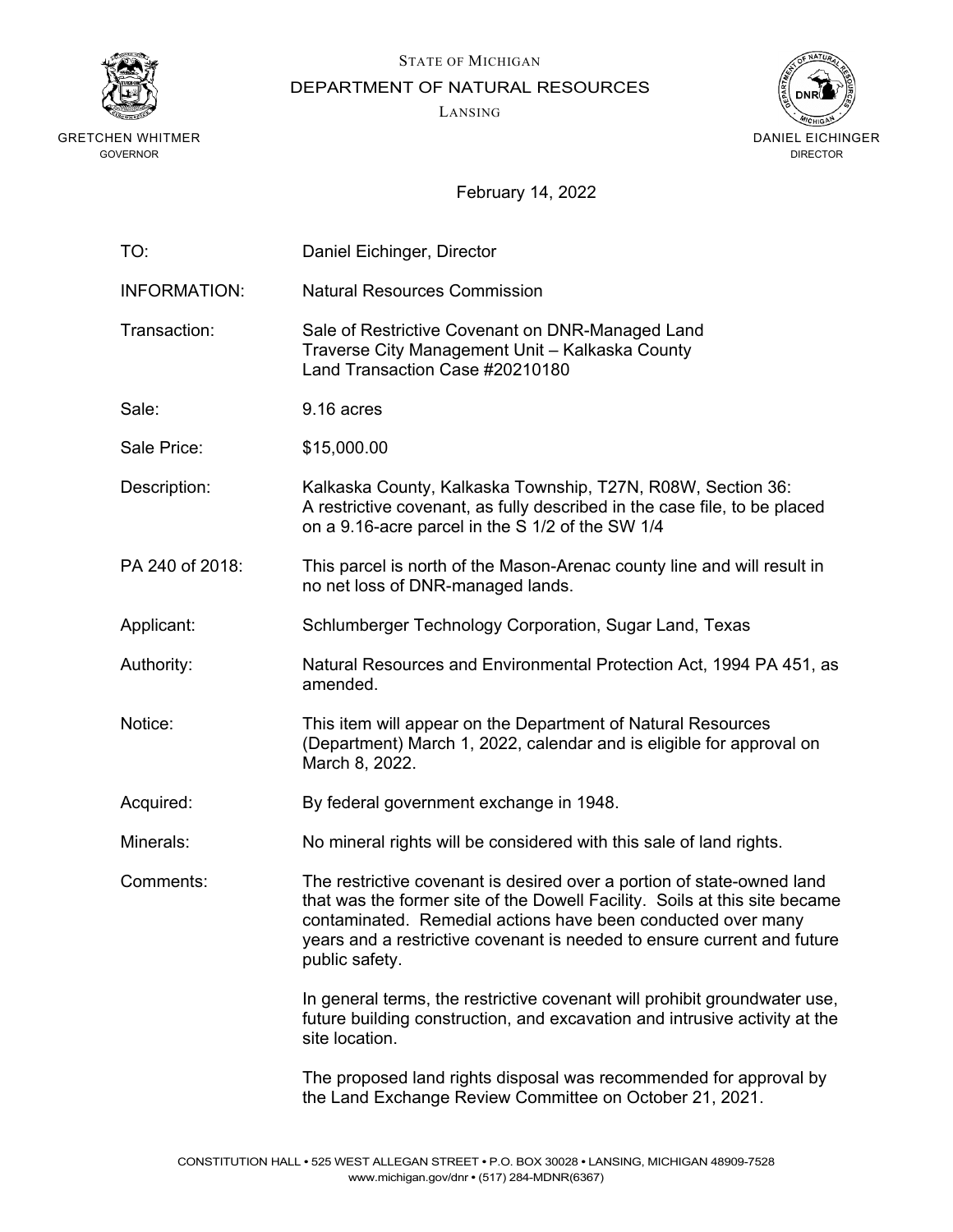Land Transaction Case #20210180, Traverse City Management Unit – Kalkaska County Page 2 of 3 February 14, 2022

> Proceeds will be deposited into the Land Exchange Facilitation Fund (LEFF). The LEFF allows the Department to sell rights in land and deposit the proceeds in a fund which can then be used to acquire replacement property.

- Recommendations: 1. That the restrictive covenant be sold to the applicant for \$15,000.00.
	- 2. That the proceeds of the sale be deposited in the LEFF.

James L. Dexter, Chief Fisheries Division

Ponald A. Olso.

Ronald A. Olson, Chief Parks and Recreation Division

Shannon Lott Natural Resources Deputy

I approve the staff recommendations.

Daniel Eichinger **Director** 

Date Approved: March 10, 2022

Jeff Stampfly, Chief Forest Resources Division

Duquatt

Jared Duquette, Chief Wildlife Division

Mark H. Hoffman Chief Administrative Officer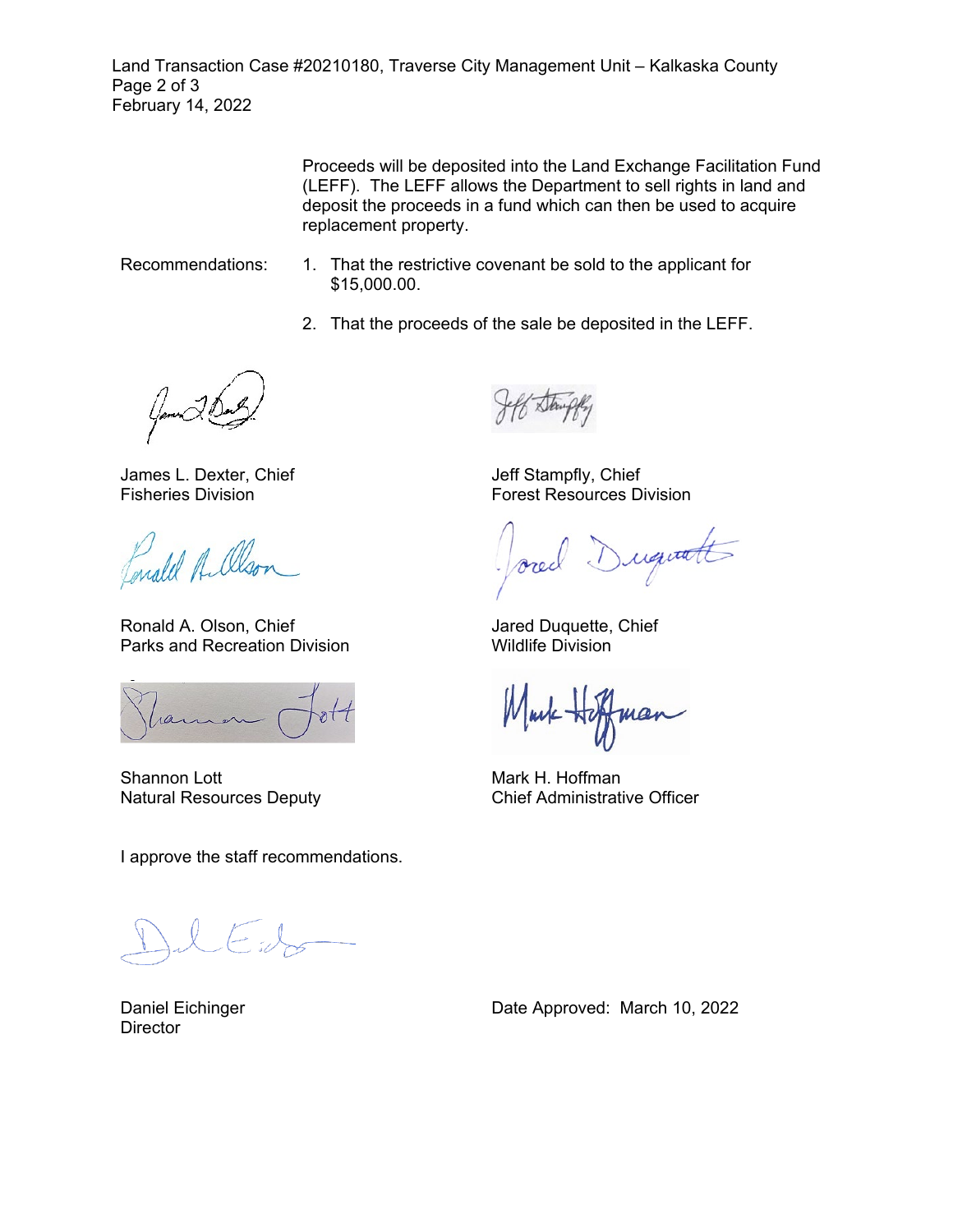



Section 36, T27N, R08W, Kalkaska Township

ZZZ Restrictive covenant on DNR land (9.16 acres)

State land

--- DNR Project Boundary







**DNR Project Boundaries**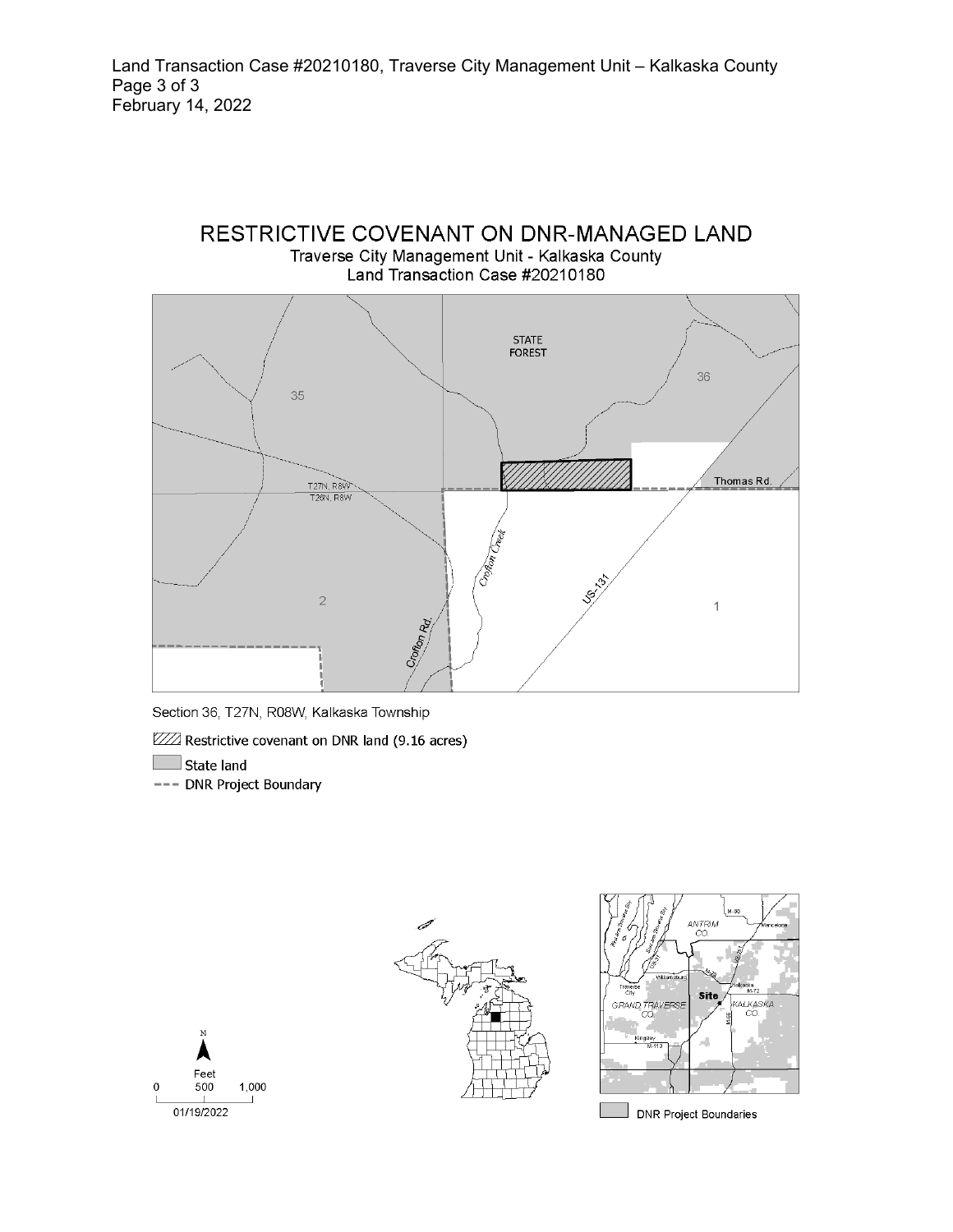

STATE OF MICHIGAN

DEPARTMENT OF NATURAL RESOURCES

LANSING



| TO:                 | Daniel Eichinger, Director                                                                                                                                                                                                                        |
|---------------------|---------------------------------------------------------------------------------------------------------------------------------------------------------------------------------------------------------------------------------------------------|
| <b>INFORMATION:</b> | <b>Natural Resources Commission</b>                                                                                                                                                                                                               |
| Transaction:        | Sale of Surplus DNR-Managed Land<br>Metro District - Wayne County<br>Land Transaction Case #20210236                                                                                                                                              |
| Sale:               | 0.05-acre (1 subdivision lot)                                                                                                                                                                                                                     |
| Sale Price:         | \$1,000.00                                                                                                                                                                                                                                        |
| Description:        | Wayne County, Huron Township<br>T04S, R09E, Section 1<br>Penn Belt Highlands Subdivision: Lot 18, and the N 1/2 of the<br>adjacent vacant alley                                                                                                   |
| PA 240 of 2018:     | This parcel is south of the Mason-Arenac county line and will result in<br>a decrease of 0.05-acre of DNR-managed lands.                                                                                                                          |
| Applicant:          | Paula Filek, Romulus, Michigan                                                                                                                                                                                                                    |
| Authority:          | Natural Resources and Environmental Protection Act, 1994 PA 451,<br>as amended.                                                                                                                                                                   |
| Notice:             | This item will appear on the Department of Natural Resources<br>(Department) March 1, 2022, calendar and is eligible for approval on<br>March 8, 2022.                                                                                            |
| Acquired:           | By tax reversion in 1993.                                                                                                                                                                                                                         |
| Minerals:           | Mineral rights will be conveyed.                                                                                                                                                                                                                  |
| Comments:           | The desired parcel is isolated from other state ownership, is fenced<br>in, and has been maintained by the applicant for several years. Sale<br>of this parcel will result in a divestiture of a small parcel surrounded<br>by private ownership. |
|                     | The proposed land disposal was recommended for approval as<br>surplus by the Land Exchange Review Committee on December 16,<br>2021.                                                                                                              |
|                     | Proceeds will be deposited into the Land Exchange Facilitation Fund<br>(LEFF). The LEFF allows the Department to sell rights in land and                                                                                                          |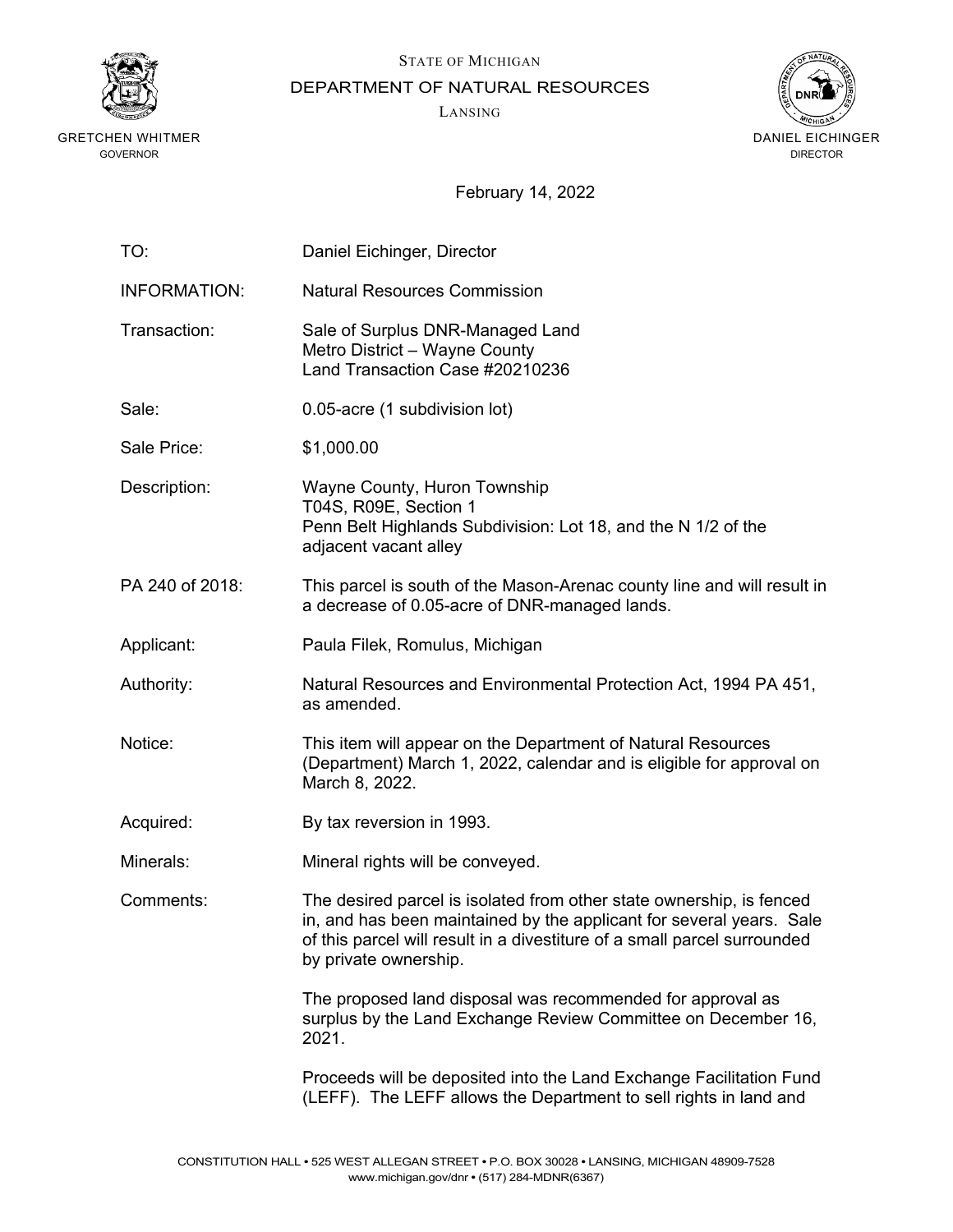Land Transaction Case #20210236, Metro District – Wayne County Page 2 of 3 February 14, 2022

> deposit the proceeds in a fund which can then be used to acquire replacement property.

- Recommendations: 1. That the land be sold to the applicant for \$1,000.00.
	- 2. That the proceeds of the sale be deposited in the LEFF.
	- 3. That the state retain aboriginal antiquities.

James L. Dexter, Chief Fisheries Division

male A. Olson

Ronald A. Olson, Chief Parks and Recreation Division

ran

Shannon Lott Natural Resources Deputy

I approve the staff recommendations.

 $(-,)$ 

Daniel Eichinger **Director** 

Jeff Stampfly, Chief Forest Resources Division

iquatt

Jared Duquette, Chief Wildlife Division

ua

Mark H. Hoffman Chief Administrative Officer

Date Approved: March 10, 2022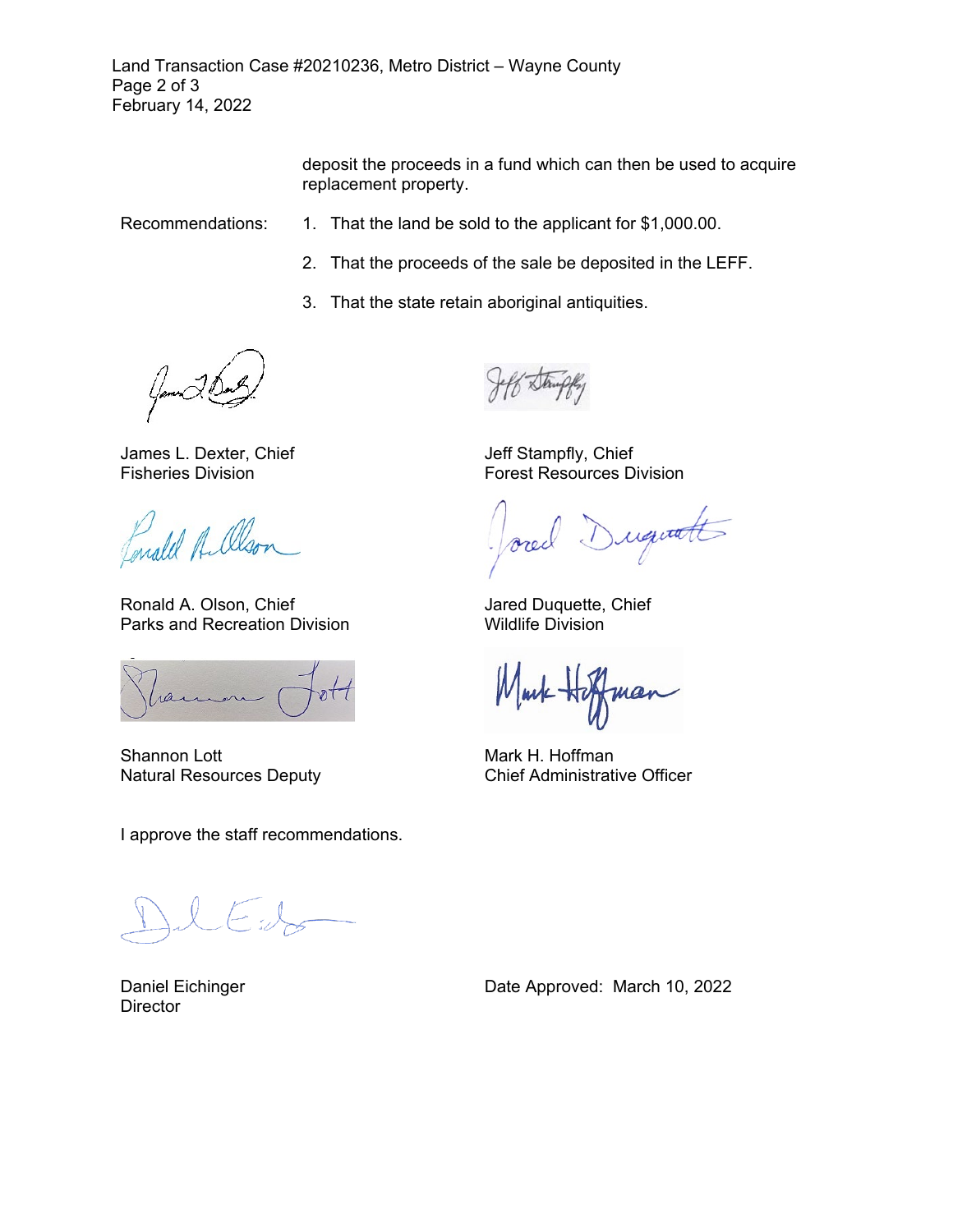# SALE OF SURPLUS DNR-MANAGED LAND Metro District - Wayne County

Land Transaction Case #20210236



Penn Belt Highlands Subdivision, Section 1, T04S, R09E, Huron Township

Surplus DNR land to be sold (1 lot)







**DNR Project Boundaries**  $\overline{\phantom{a}}$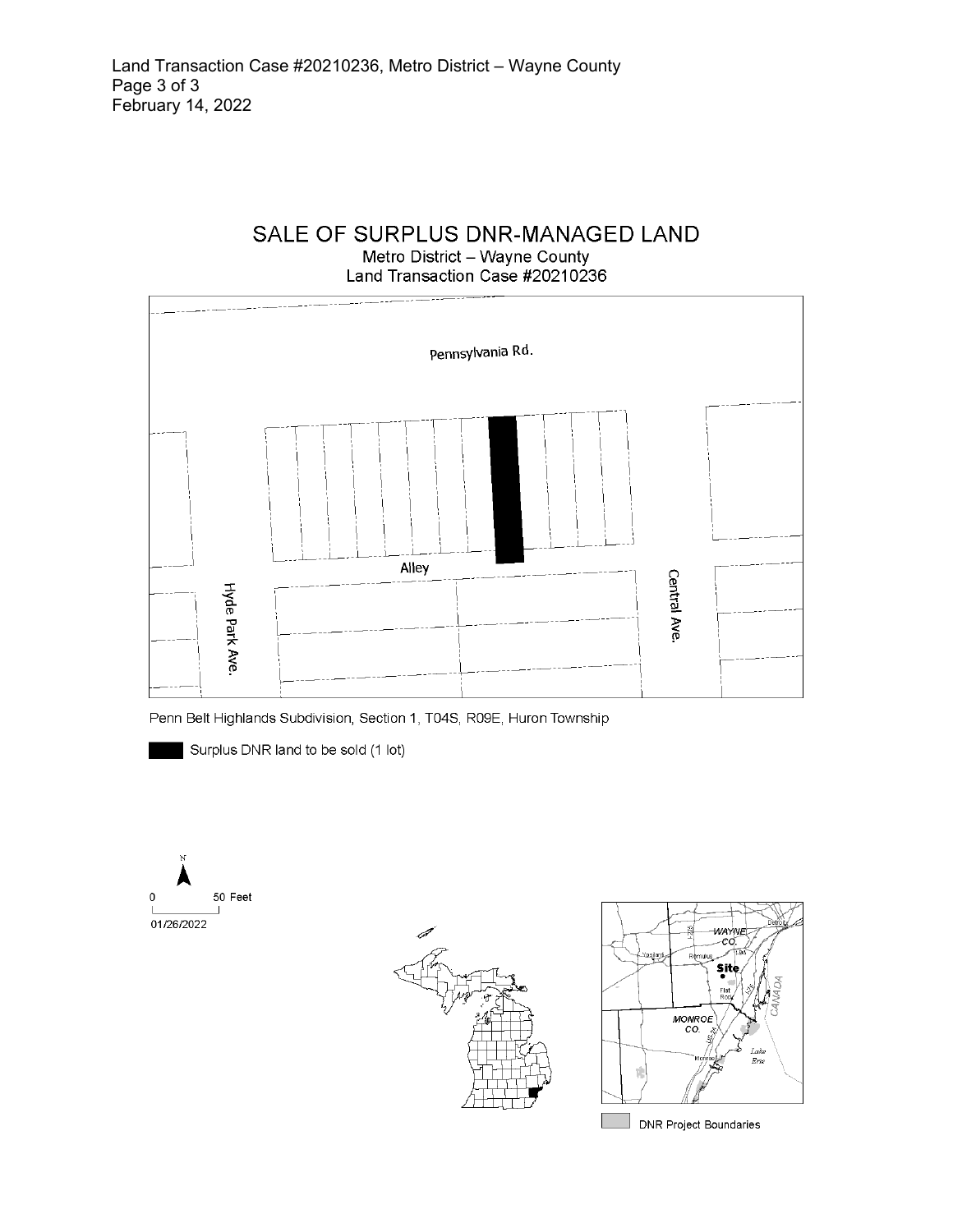

STATE OF MICHIGAN

DEPARTMENT OF NATURAL RESOURCES

LANSING



| TO:                 | Daniel Eichinger, Director                                                                                                                                                                                                                                                                                                  |
|---------------------|-----------------------------------------------------------------------------------------------------------------------------------------------------------------------------------------------------------------------------------------------------------------------------------------------------------------------------|
| <b>INFORMATION:</b> | <b>Natural Resources Commission</b>                                                                                                                                                                                                                                                                                         |
| Transaction:        | Sale of Easement<br><b>Plainwell District - Kent County</b><br>Fred Meijer White Pine Trail State Park<br>Land Transaction Case #20210276                                                                                                                                                                                   |
| Sale:               | Residential sanitary sewer (20' x 797.73') and water main (20' x 76.91')<br>easements.                                                                                                                                                                                                                                      |
| Sale Price:         | \$4,300.00                                                                                                                                                                                                                                                                                                                  |
| Description:        | Kent County, Plainfield Township, T08N, R11W, Section 31:<br>A variable width sanitary sewer easement and a variable width water<br>main easement in the W 1/2 of Section 31, as more accurately<br>described in the case file.                                                                                             |
| PA 240 of 2018:     | Not applicable.                                                                                                                                                                                                                                                                                                             |
| Applicant:          | MKB Holdings LLC, Grand Rapids, Michigan                                                                                                                                                                                                                                                                                    |
| Authority:          | Natural Resources and Environmental Protection Act, 1994 PA 451, as<br>amended.                                                                                                                                                                                                                                             |
| Notice:             | This item will appear on the Department of Natural Resources<br>(Department) March 1, 2022, calendar and is eligible for approval on<br>March 8, 2022.                                                                                                                                                                      |
| Acquired:           | The land was purchased in 1994 with Michigan Natural Resources<br>Trust Fund (MNRTF) and Federal Transportation Economic Assistance<br>dollars.                                                                                                                                                                             |
| Minerals:           | Not applicable.                                                                                                                                                                                                                                                                                                             |
| Comments:           | The desired easement is a strip of land within the Fred Meijer White<br>Pine Trail. The sale of the easement will not impact the recreational<br>uses along the existing trail. The easements are necessary in order to<br>connect the applicant's property to the municipal water and sewer<br>system along Morrisey Road. |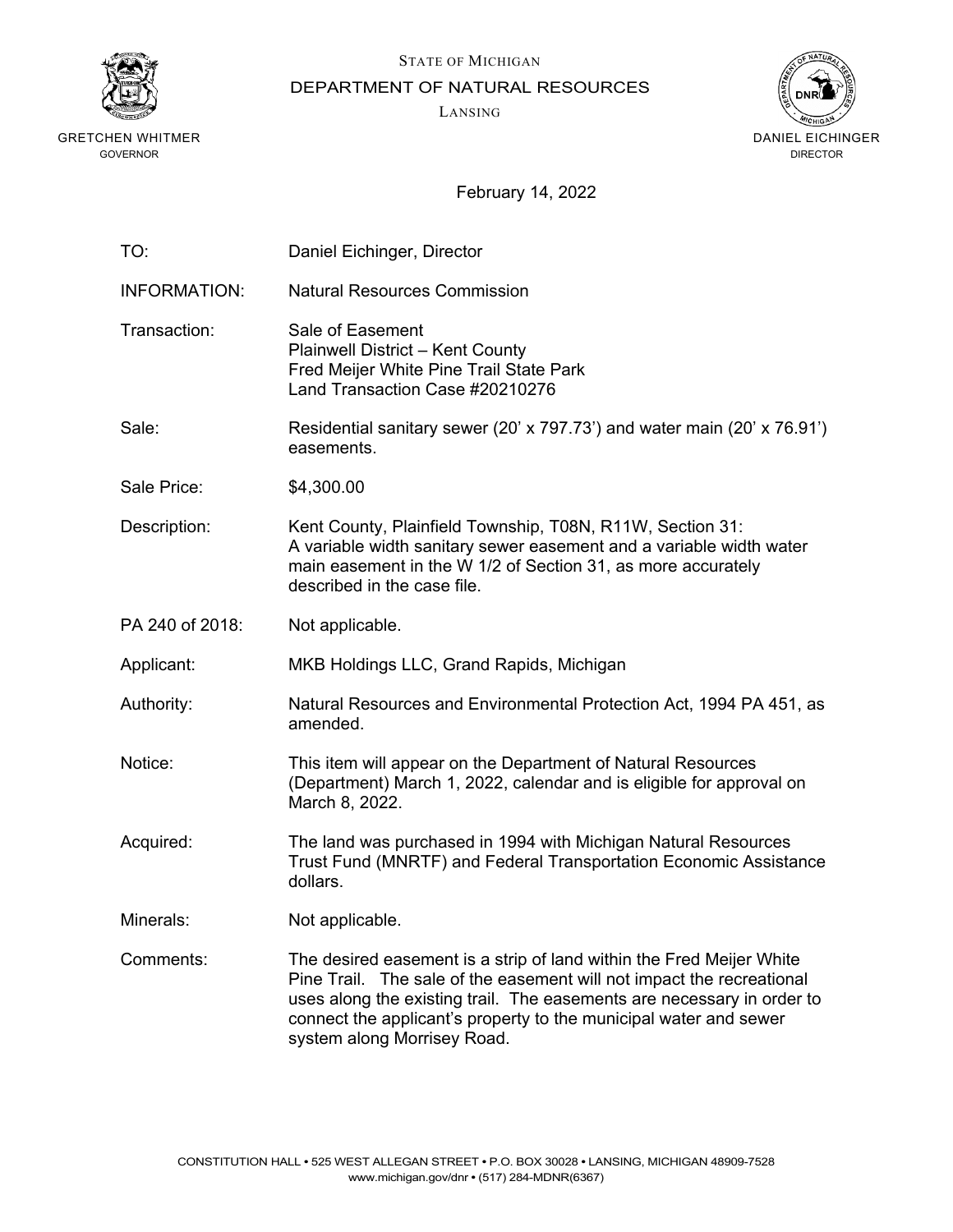Land Transaction Case #20210276, Plainwell District – Kent County Page 2 of 3 February 14, 2022

- Recommendations: 1. That the septic drain field easement be sold to the applicant for \$4,300.00 with the following condition:
	- Any surface disturbance of the easement area shall be repaired or returned to the same or better condition.
	- 2. That the proceeds of the sale be deposited into the MNRTF.

James L. Dexter, Chief Fisheries Division

Enald A. Olson

Ronald A. Olson, Chief Parks and Recreation Division

ran

Shannon Lott Natural Resources Deputy

I approve the staff recommendations.

 $\left(\rightarrow\right)$ 

Daniel Eichinger **Director** 

Jeff Stampfly, Chief Forest Resources Division

Duquatt

Jared Duquette, Chief Wildlife Division

Mark H. Hoffman Chief Administrative Officer

Date Approved: March 10, 2022